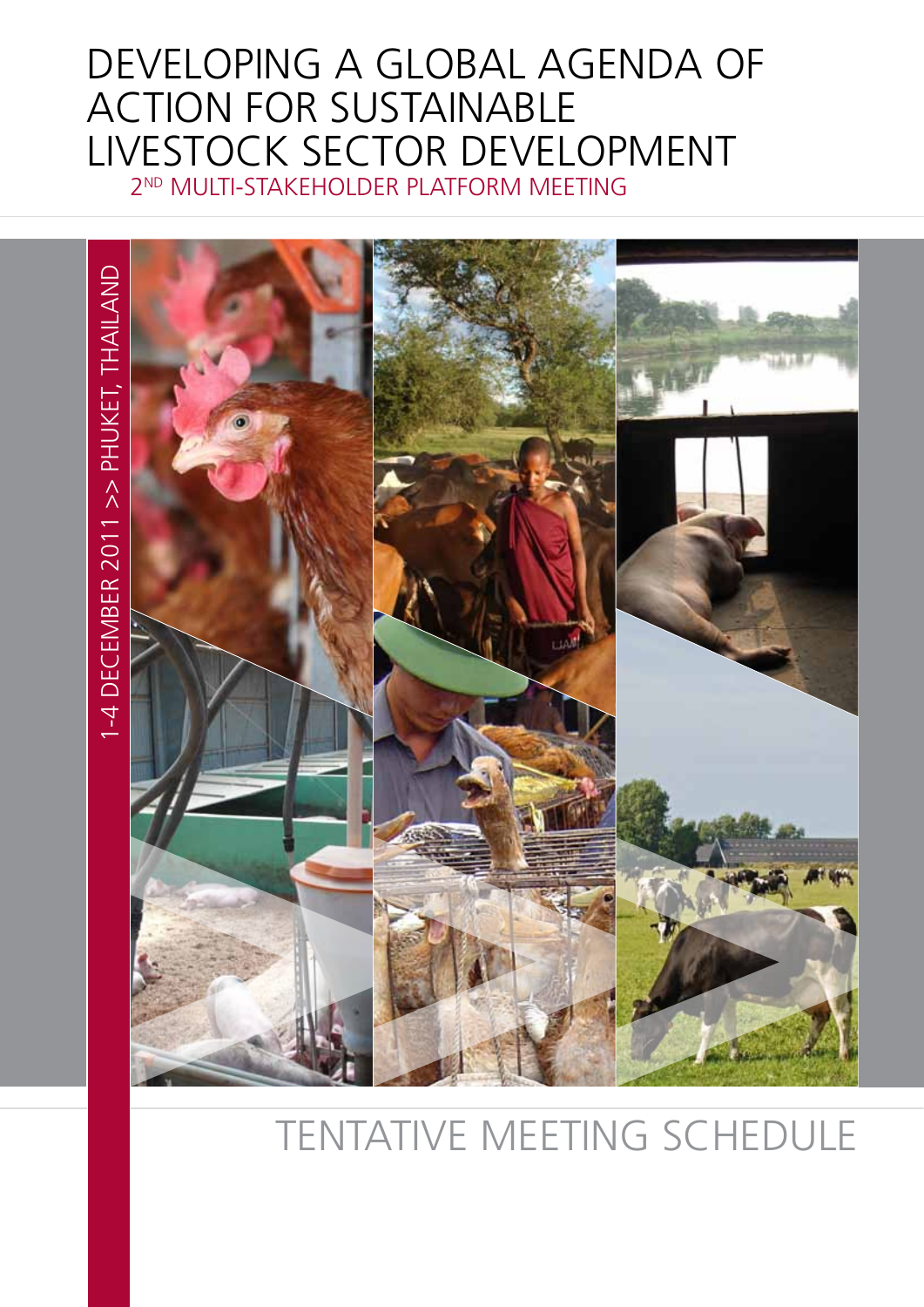## DEVELOPING A GLOBAL AGENDA OF **ACTION FOR SUSTAINABLE** LIVESTOCK SECTOR DEVELOPMENT

2<sup>ND</sup> MULTI-STAKEHOLDER PLATFORM MEETING

### >>> 1 DECEMBER

#### *From 15:00 onwards: Participant registration*  Section 1 **Sustainable Livestock: Context and Background**

Chair: Dr. Tritsadee Chaosuancharoen, Director-General, Department of Livestock Development, Royal Thai Government

**> 16:30** Opening remarks by Representative of Government of Thailand; Opening remarks by FAO Deputy Regional Representative/ Deputy Assistant Director General, Man Ho So

 **17:00** Keynote – *Global Food and Farming Futures: Challenges and choices for global sustainability* – Dr. Chris Patermann

 **17:30** Keynote – *Coping with resource scarcity in a rapidly changing global environment* – Mr. Visit Limprana, Chairman of the Food Industries Club, The Federation of Thai Industries

 **18:00** A Global Agenda of Action – *Introduction and history, Recap of Brazil meeting* – Jimmy Smith, ILRI

 **18:30** Keynote – *Towards a sustainable livestock sector: From vision to action Henning Steinfeld* – FAO

 **19:15** Hosted dinner by the DLD/Royal Thai Govt. at the Panwa House (Cape Panwa Hotel)

**During dinner:** Invited statements by Dr. Francois Pythoud, Head, International Sustainable Agriculture Unit, Swiss Federal Office of Agriculture; Ir. Roald Lapperre, Director, Dutch Ministry of Economic Affairs, Agriculture and Innovation: and Dr. Berhe Tekola, Director FAO-Animal Production and Health Division

## >>> 2 DECEMBER

#### Section 2 **Clarifying the broad thematic focus of an Agenda of Action**

Chair: Jimmy Smith, Director-General, International Livestock Research Institute

 **09:00** Meeting objectives/workshop introduction/ ways of working – Eunice Shankland/Jeroen Dijkman, FAO. Further explanation on meeting outline, objectives, process and expected output

**> 09:15** Introduction of the IPC proposed broad thematic areas – *Closing the efficiency gap; Restoring value to grassland; Towards reduced discharge* – *manure management*, Pierre Gerber, FAO

 **09:35** Panel discussion – *Each panellist to comment on one of the proposed broad thematic areas, deal with questions on where they see the comparative advantage of the AoA, potential role of the AoA in adding value etc.* – morphing into a broader panel discussion with the plenary

 **10:30** Break

**> 11:00** Multi-stakeholder working groups to discuss broad AoA thematic areas

 **13:00** Lunch

**> 14:30** Multi-stakeholder working groups to discuss broad AoA thematic areas. *Continued*

 **15:30** Break

**> 16:00** Invited statement by Hsin Huang, Secretary General, International Meat Secretariat

 **> 16:10** Plenary presentations by each multi-stakeholder working groups on the agreements/conclusions reached, followed by plenary discussion – to agree nature and focus of the proposed thematic areas of the AoA

 **17:30** End of day 2

*Evening Social event organized by ILRI (by invitation only)*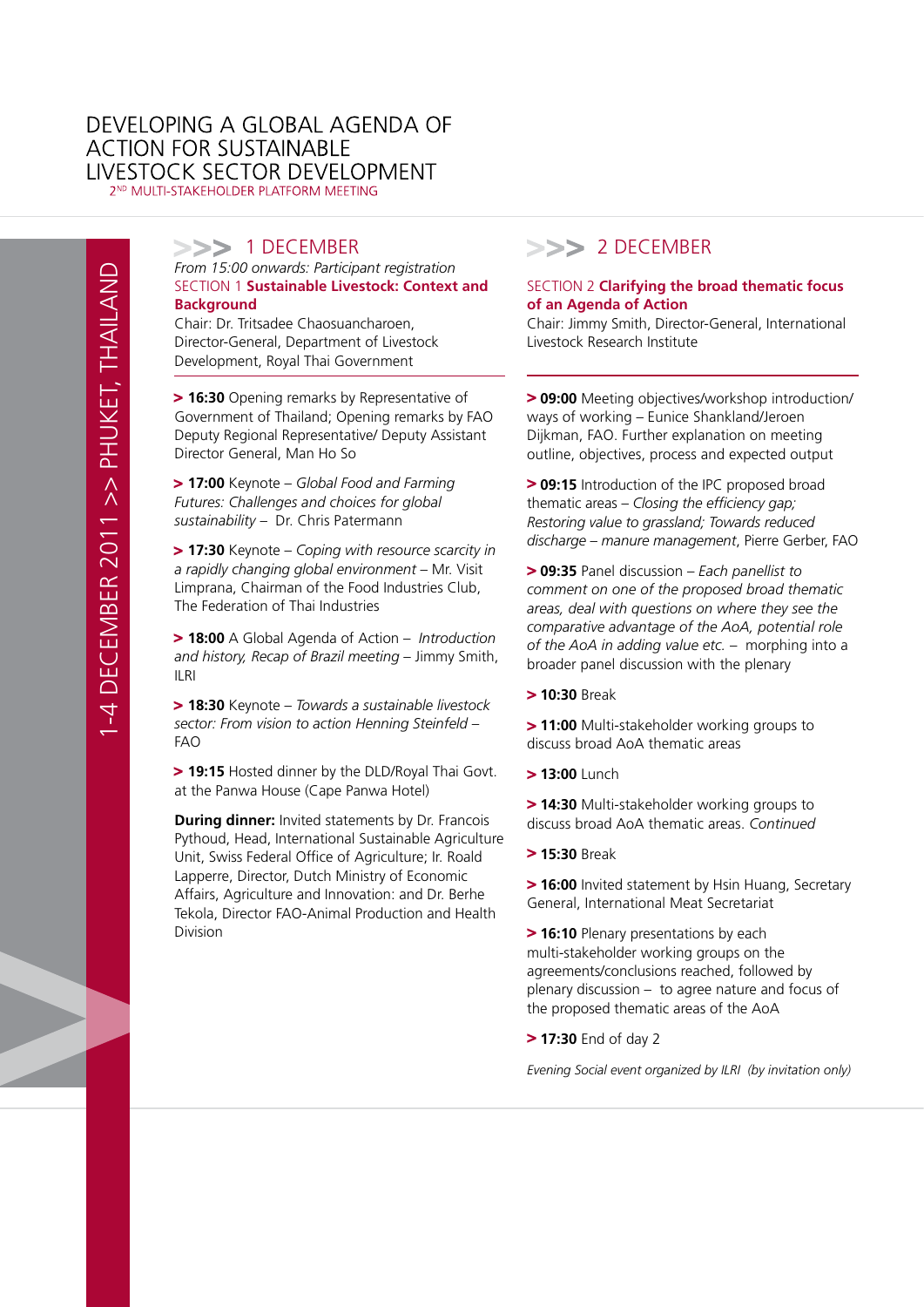## >>> 3 DECEMBER

#### Section 3 **Identifying action items**

Chair: Richard Doyle, President, International Dairy Federation

**> 09:00** Presentation and recap of day 2 outcomes; work plan and process for day 3 – Process and drafting group

**> 09:10** Invited statements by Neil Fraser, GRA; Efren Neustro, Chair APHCA; Richard Doyle, President, IDF; Fritz Schneider, SHL; and Liz Wedderburn, Liflod on specific actions to be undertaken by different stakeholders to move the livestock sector towards greater resource use efficiency

 **09:50** Stakeholder groups (public, private, civil society, science, international organizations) – working groups – What do we expect/want from the AoA; What can we offer to the AoA – priority actions for each of the 5 functions in the agreed thematic focus areas – Public sector working group; *Science and international organizations working group; and Private sector and NGOs* working group

 **10:30** Break

**> 11:00** Stakeholder groups (public, private, civil society, science, international organizations) – working groups – What do we expect/want from the AoA; What can we offer to the AoA – priority actions for each of the 5 functions in the agreed thematic focus areas. *Continued*

 **13:00** Lunch

 **14:30** *Enhancing FAO's contribution to global agricultural sector development – The role of multi-stakeholder processes*, Ann Tutwiler, FAO

**> 15:30** Working Groups report back to plenary on action items – plenary discussion

**> 17:30** Onwards – Cocktail Reception by the CP Group of Companies at the Top of the Reef Restaurant, Cape Panwa

## >>> 4 DECEMBER

#### Section 4 **The way forward**

Chair: Francois Pythoud, Swiss Federal Office of Agriculture

**> 09:00** Presentation and recap of day 3 outcomes; work plan and process for day 3 – Process and drafting group

**> 09:15** Introduction of proposed AoA business plan and form, followed by plenary discussion, Berhe Tekola – FAO

 **10:30** Break

 $>$  **11:00** Finalization of business plan and form issues. *Continued*

 **12:00** Next steps, immediate actions, further development of the AoA: meeting recap – plenary discussions, Eunice Shankland

 **13:00** Lunch

**> 14:30** Plenary presentations and discussion of *Phuket Roadmap* – Process and drafting group

- **15:30** Adoption of *Phuket Roadmap*
- **16:00** Workshop closure
- **> 19:00** End of meeting dinner offered by FAO

**NB.** Sessions of a process and drafting group (consisting of Chris Patermann; Sybren Attema, Brian Weech; Neil Fraser; Simplice Nouala; Jeroen Dijkman; and Eunice Shankland) to meet each evening to review meeting progress and draft Phuket Roadmap report